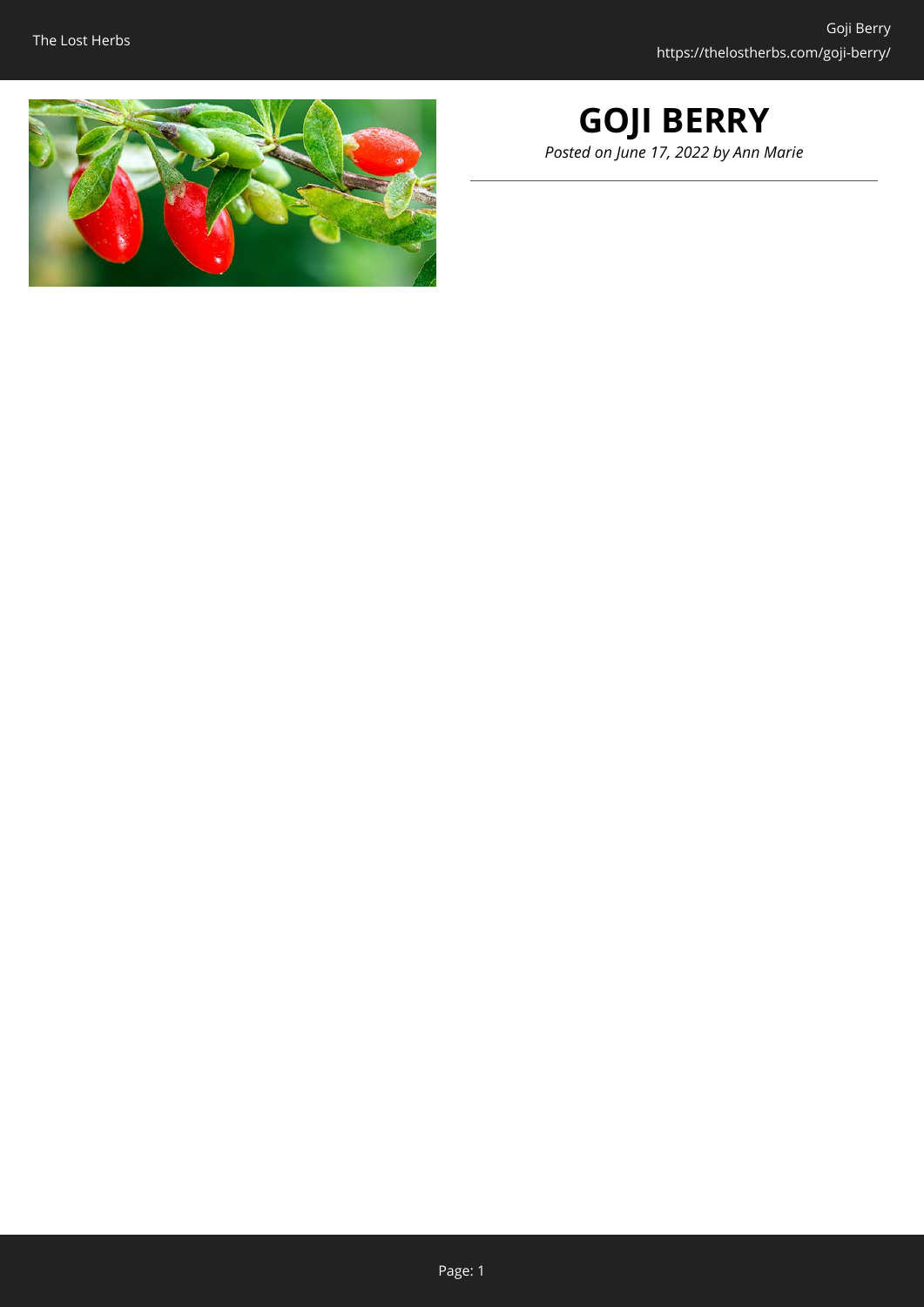Goji berry (*Lycium barbarum*) is a perennial shrub that grows bright red raisin-like fruits. It is considered a superfood and what the Chinese believe to be a fountain of youth for its ability in warding off aging. It is an ingredient in most traditional Asian medicine and cuisines. Goji berries are marketed today as dried fruit, but more popularly as a juice. It holds out promising effects in treating a wide range of illnesses, which further propels its recent popularity.

Goji berry is also known as matrimony vine, false jessamine, or boxthorn from the nightshade family. It came from the Solanaceae family which also includes potatoes and tomatoes. Its common English name is wolfberry. But since early 2000, the goji berry name is widely used even in Englishspeaking countries.

Before goji berry garnered worldwide attention, it was already used as traditional Chinese herbal medicine. It is mainly used in detoxifying the kidney and the liver and promoting longevity. According to legends, the ripe goji berry fruit falls into a community well. The locals who drank from that well had lived for over a hundred years old.

## **Where Goji Berry Is Found**

Goji berry has a native distribution in China, Japan, and Korea. It grows in the tropical climate and some temperate or terrestrial forests. In Western countries, the goji berry plant is considered exotic and grows only where it is cultivated. Canada and the United States cultivate goji berry commercially to meet potential markets, owing to the expensiveness of imports.

#### **Related: [The Complete Map of Edible Plants: Find Out What You Have in Your Area!](https://hop.clickbank.net/?affiliate=easycellar&vendor=wfguide&tid=C02BlackCohoshFGW1)** (Video)

## **How To Identify Goji Berry**

The bright red dried fruits that resemble raisins are the distinctive feature of goji berry. In the wild of its native home, the matrimony vine is a thorny deciduous shrub. Notwithstanding its medicinal value, the plant also makes an attractive hedge in decorative gardens.

- **Leaves.** Goji is a deciduous evergreen with grey-green, small, and narrow leaves. These leaves are typically fleshy, simple, and arranged alternately in the stem. The size and shape of its leaves vary within the vine – some are elliptical, ovate, lance-shaped, or rhombic.
- **Flowers.** White or bright purple flowers dot the wolfberry plant from late spring to early summer. It is small, funnel-shaped, and with thin and delicate petals. It also has a tubular sepal that forms a short and triangular lobe.
- **Roots.** The goji berry plant has an extensive root system that can become quite invasive.It has a deep taproot and tiny rootlets that extend to seek out nutrients and survive climactic extremes. Goji berry is a vigorous spreader with a spread that could reach up to 10 feet.
- **Fruits and Seeds.** Goji berries are fleshy and simple. They grow from orange, red, and yellow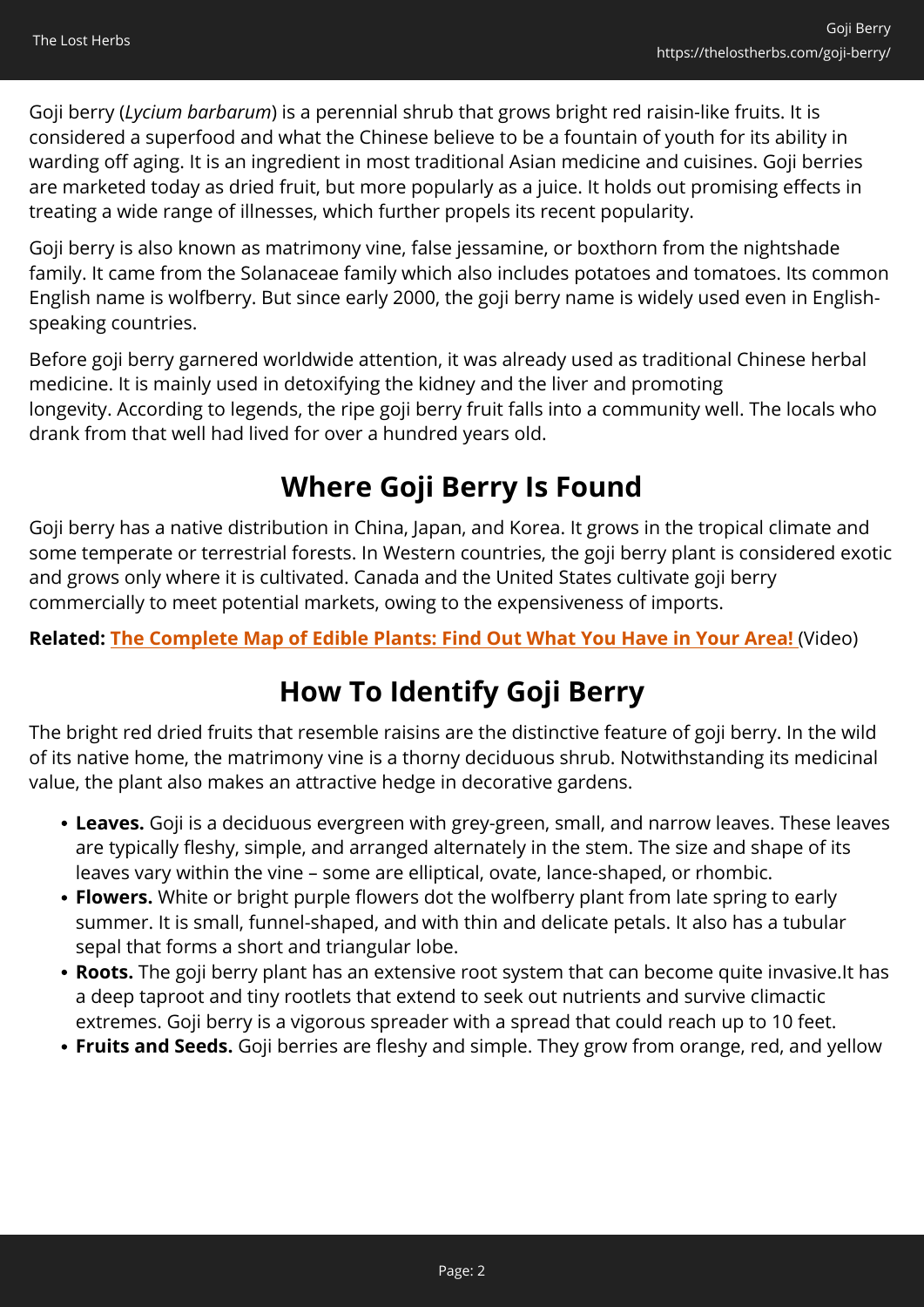as it matures. Each fruit is ellipse-shaped, about 1 to 2 cm in diameter. A goji berry fruit contains 10 to 30 tiny yellow or golden seeds.

**Stem.** Wolfberry is a multi-stemmed shrub that has both erect and sprawling branches. Thus, some parts of the plant are upright while some are lowered and rambling. It can grow from 1 to 2.5 meters tall and is best managed when staked or supported.

#### **Related: [Plant Identification Guide – 400 Wild Plants That You Can Forage For](https://hop.clickbank.net/?affiliate=easycellar&vendor=wfguide&tid=C02GojiBerryFGW2)** (Video)

The goji berry plant has two native varieties, *Lycium barbarum,* and *Lycium chinense.* Both differ in their taste and sugar content. The former is cultivated commercially in Northwestern China and is considered the red diamond. *L. chinense* grows mostly in the southern part of China.

Western countries later introduced two varieties through breeding efforts: the Crimson Star and Phoenix Tears.

#### **How To Grow Goji Berry**

Goji berry is a hardy plant that can grow in arid and semi-arid regions with fertile soils. They may also tolerate sandy and light soil, with some plants surviving in coastal regions. Goji berry plants can grow in USDA zones 2 to 7.

Since goji plants are rambling and invasive, they are best planted in containers. Plants for planting are often sold as bare roots. You may also sow it from seeds, but it may take some time for the plant to grow and fruit.

#### **Growing Goji Berry from Bare Roots**

Some online stores and nurseries sell goji berry as bare roots. These roots look dead, but they are very viable for growing. The best season for planting is in early spring when the goji is still in its winter dormancy. It enables the plant to have a better tolerance for climate disturbances.

You can start propagating the plant by soaking its bare root in water for at least 15 minutes to an hour. Plant the bare root in a large container with potting soil and drainage holes. The container should be large enough to accommodate the roots when you spread them apart.

Tamp down the soil and water the container well. You may add mulch around the plant to help the soil retain moisture. Place the goji berry pot in an area where it can get full sun.

When planting them directly in the garden, space them at least 6 feet apart. If the soil settles below the crown, you can add enough soil to cover the growth.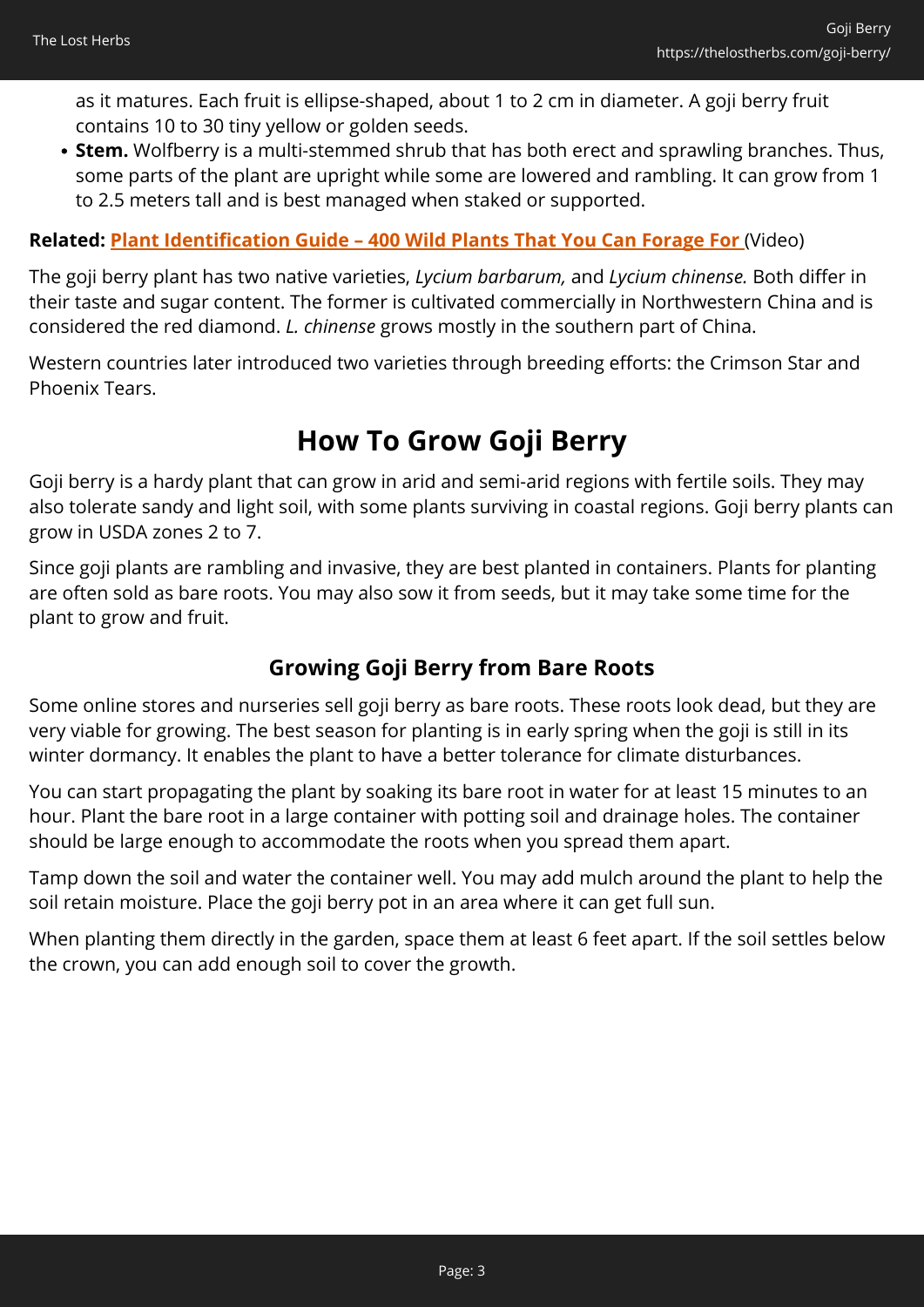#### **Growing Goji Berry from Seeds**

If you want to propagate goji berry from seeds, it is ideal to use seeds from freshly harvested berries. Soak the fruit overnight, remove the seeds from the pulp and dry them before sowing in potting soil.

Sow one goji berry seed per pot and lightly cover it with soil. Keep the pot moist and place it in a lighted location with temperatures ranging from 65 to 68°F.

You can harden the goji berry seedlings for one year before transplanting them outside.

#### **Related: [10 Plants That You Should Never Plant Together](https://hop.clickbank.net/?affiliate=easycellar&vendor=sbackyard&tid=C02GojiBerrySSB)** (Video)

#### **Plant Care and Maintenance**

Goji berry is a sprawling vine that is ideally grown with a climbing structure or trellis for easy harvesting of its fruits. It will also prevent the thorny branches from invading your garden. This plant is hardy and requires little maintenance and the following growing requirements:

- All types of soil with a pH level between 6.5 to 7.0
- Regular watering and more frequent in winter
- Regular pruning to prevent overgrowth
- Full sun

## **How To Harvest Goji Berry**

The goji berry shrub is quite gangly, but it will not proliferate as wide and fast as other vines. Putting up a support structure is only necessary for harvesting its fruit easily. A small trellis will tame the plant, so you don't have to navigate your way around its thorny stem.

The leaves of the goji berry are available for harvest throughout the year. These are ideal for making tea or ground into powder.

Goji berries will ripen in mid-summer to late fall and are ready for harvest when they are fully red. The berries are often hand-picked, unlike other berries. That's because they are delicate and become easily bruised and turn black. To avoid damaging the goji berries, pickers would pull them slightly to the side. It will reduce the length of the stem that comes with them and prevent squashing the fruit.

The harvested berries are then laid out to dry under the sun or food dehydrators. Goji berries can dry in the dehydrator for three days at 105°F temperature. The freshly harvested fruits can stay in the refrigerator for about two weeks.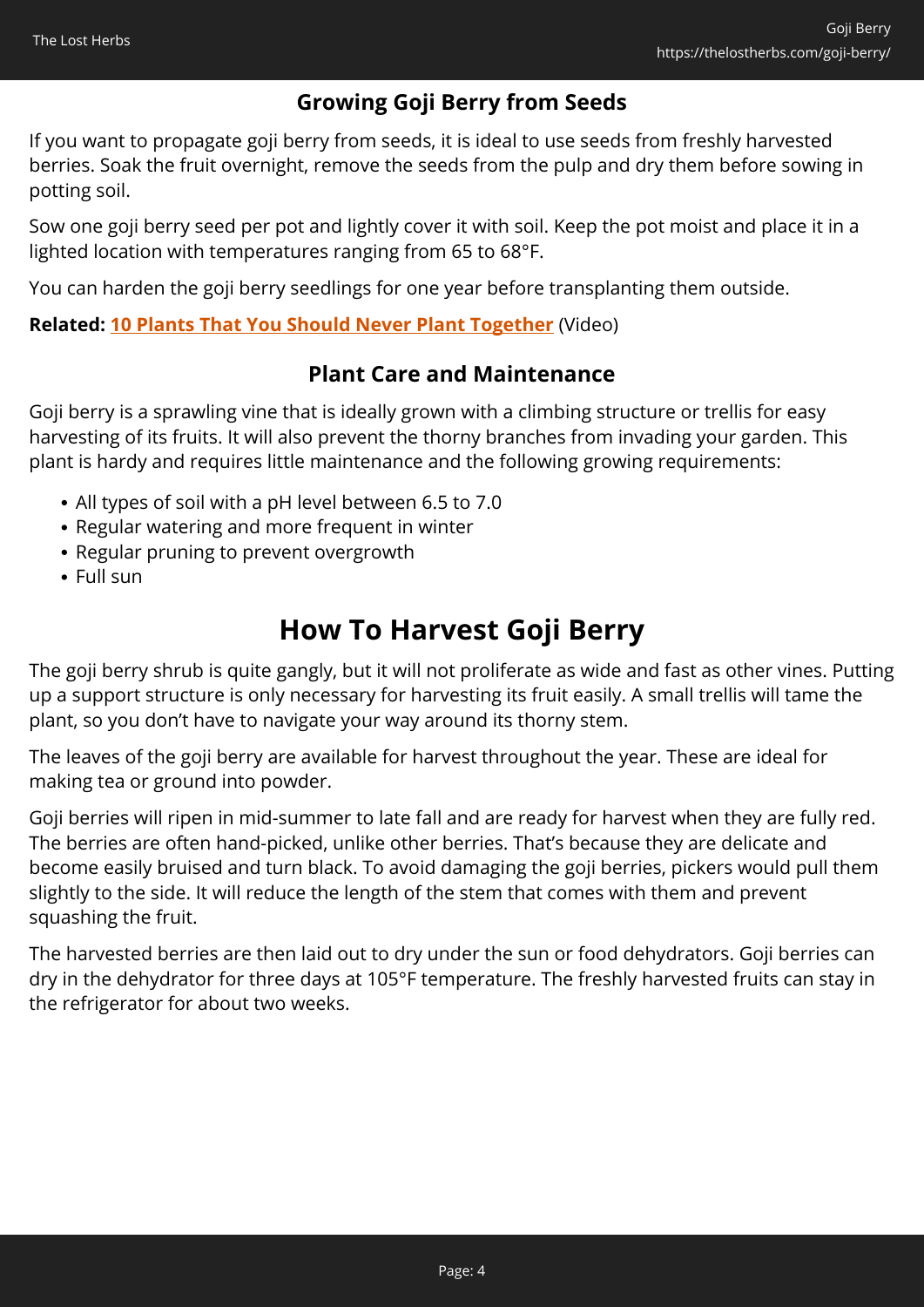### **What Goji Berry Is Good For And Natural Remedies Made From It**

In Chinese medicine, goji berry is a "chi" enhancer, and it works in the meridians of the liver and kidney. Thus, it was used popularly in treating various liver and kidney diseases, including cancer. The presence of powerful antioxidants in the goji berry is beneficial in protecting the body from free radical damage.

According to studies, the [high antioxidant potential](https://www.ncbi.nlm.nih.gov/pmc/articles/PMC6343173/) of goji berries can slow down aging and maintain the health of body tissues. It boosts the body's immunity and protects the skin from damaging ultraviolet radiation. These properties earn the fruit its superfruit status and reputation as the fountain of youth.

Goji berry is packed with essential vitamins, minerals, and amino acids essential for the body's health. It promotes better eyesight, healthy skin, teeth and bone strength. It is also useful in promoting cardiovascular health by reducing bad cholesterol.

The fruit extract of goji berries has hypoglycemic properties that can treat diabetes and its complications. It can promote better sleep to improve the body's overall wellness.

Goji berry can cure a wide range of illnesses that includes:

- Macular degeneration and other ocular or eye diseases
- Diabetes and cholesterol problems
- Prostate problems, impotency, infertility
- Anemia
- Mental health problems, stress, anxiety, fatigue
- Auto-immune disease or lupus
- Liver problems
- Kidney issues
- Lung diseases
- Fibromyalgia
- Aging
- Alzheimer's disease

## **What Parts Of Goji Berry Is Used For Remedies**

The bright red and mature goji berry is the most important part of the plant used in many home remedies. It is dried and processed mostly in the form of juice, and is sold commercially across the world. In Oriental medicine, all parts of the wolfberry plant are used as remedies. These are made into tea or decoction and consumed according to the illness of the patient.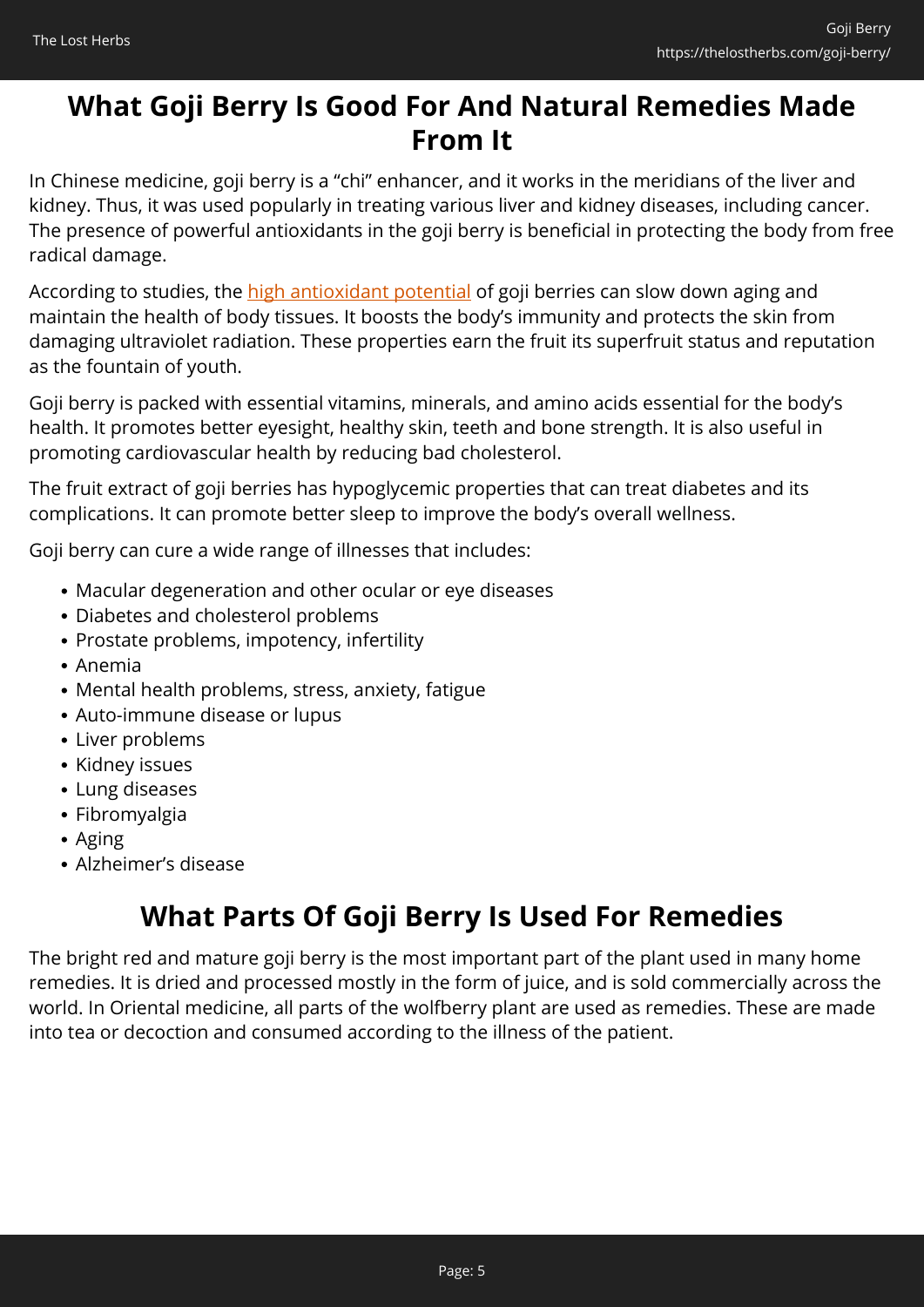But the most potent form of goji berry is its tincture. Thus, aside from wine and juice, goji berry tincture is also available in some food supplement stores. You may also find goji berry available as powdered extract or capsules.

As a superfruit, fresh berries are best consumed raw. But you can also make a tea or smoothie out of dried goji berries. The young shoots and leaves of the goji plant are nutritive and are consumed as a vegetable.

Goji berry also pairs well with other herbs for a powerful nutritional health benefit. Here is a powerful concoction of superfood you can try:

## **Goji Berry-Ginger Tea**

#### **Ingredients:**

- 1 tbsp dried goji berries
- ½ inch fresh ginger root, peeled and sliced
- 8 oz. boiling water
- Lemon wedge, optional
- Honey, optional

#### **Steps:**

- 1. Rinse the dried goji berries in fresh water.
- 2. Put the berries in a cup. Add the sliced ginger and a wedge of lemon if desired and pour into the boiling water.
- 3. Let the tea steep for at least 10 minutes until the water changes into a tea-like color.
- 4. Discard the ginger slices and add some honey or natural sweetener according to taste.

### **How to Use this Remedy:**

This calming tea is the ideal beverage for drinking in the evening. It helps the body revive itself and improve overall bodily function. It is packed with antioxidants that can boost the immune system and improve the function of the kidneys.

You can also eat the goji berries alone as a snack, add them raw to salads and toppings, or cook them into sweet and savory recipes. Goji berries add a flash of bright color, pleasantly bitter flavor and a chewy texture to snacks, meals, baked goods and other dishes.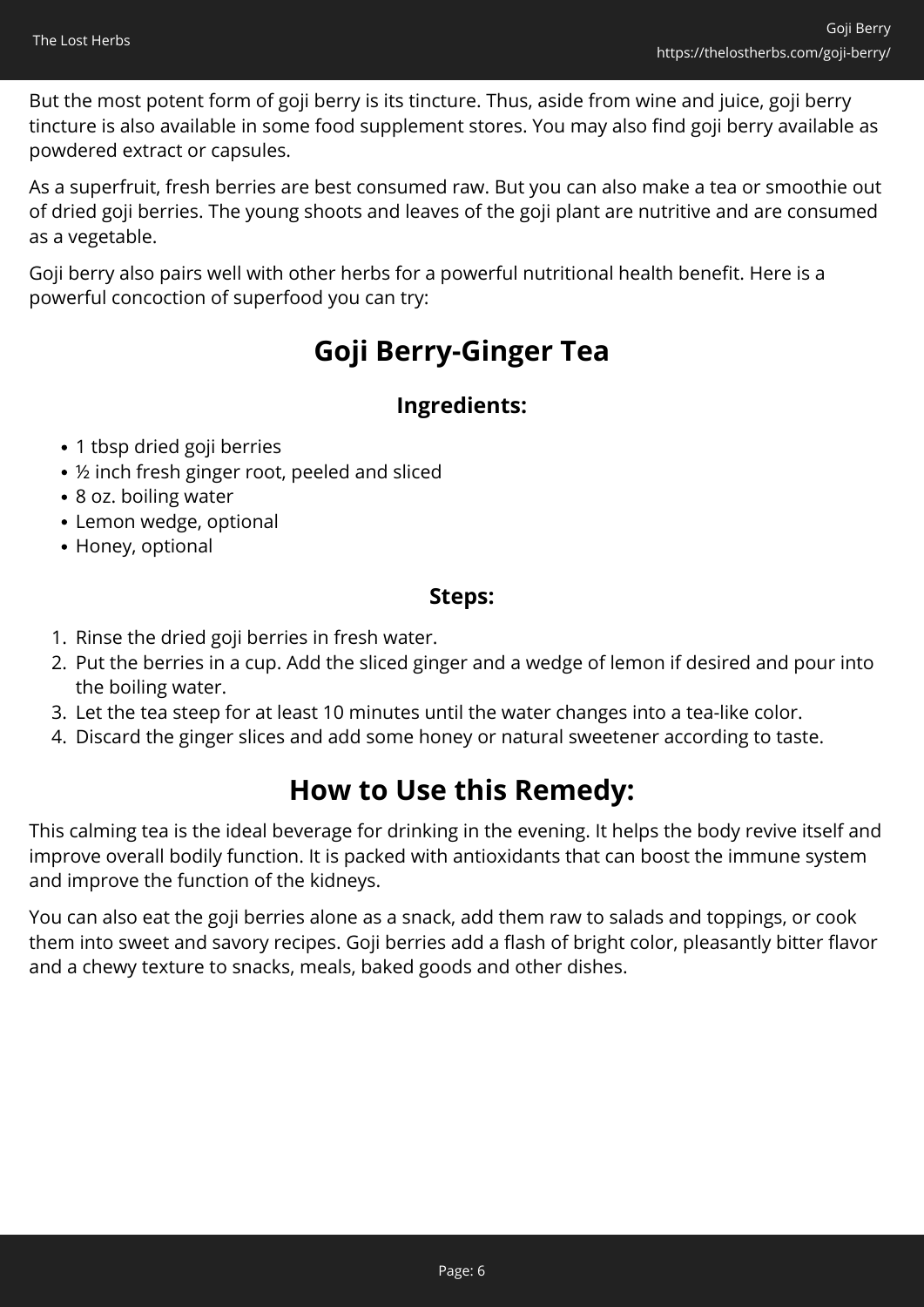## **What Plants Resemble Goji Berry**

## **Warnings and cautions**

Like most herbal medicines, goji berry in any form, including the raw fruit, should be taken in moderation. Do not consume the berries at more than 150g in a single serving. Goji berry supplements are safe for consumption for at most three months. When taken excessively, it can lead to hypertension and a condition called toxic hepatitis.

Pregnant women should avoid taking goji berry as its high selenium content can cause birth defects. The safety of goji berry in lactating women is not yet established. Thus, it is better avoided by nursing mothers.

People with pollen allergy, digestive troubles, and taking medications should also avoid taking goji berries. People with allergies to tobacco, nuts, tomatoes and peaches should avoid goji since it can cause a similar allergic reaction.

Always check with your doctor before taking any food supplements to weigh their potential benefits and side effects

#### **You may also like:**

**[What Happens if You Drink Cranberry Juice Every Day?](https://thelostherbs.com/what-happens-if-you-drink-cranberry-juice-every-day/)**

**[The Most Powerful 40 Remedies You Can Find in The Wild](https://hop.clickbank.net/?affiliate=easycellar&vendor=nogridpr&tid=C02GojiBerryNGP)** (Video)

**[How to Use Mulberry Medicinally](https://thelostherbs.com/how-to-use-mulberry-medicinally/)**

**[DIY Vitamin Gummies For The Whole Family](https://thelostherbs.com/diy-vitamin-gummies-for-the-whole-family/)**

**[10 Berries You Should Look For In The Woods](https://thelostherbs.com/10-berries-you-should-look-for-in-the-woods/)**